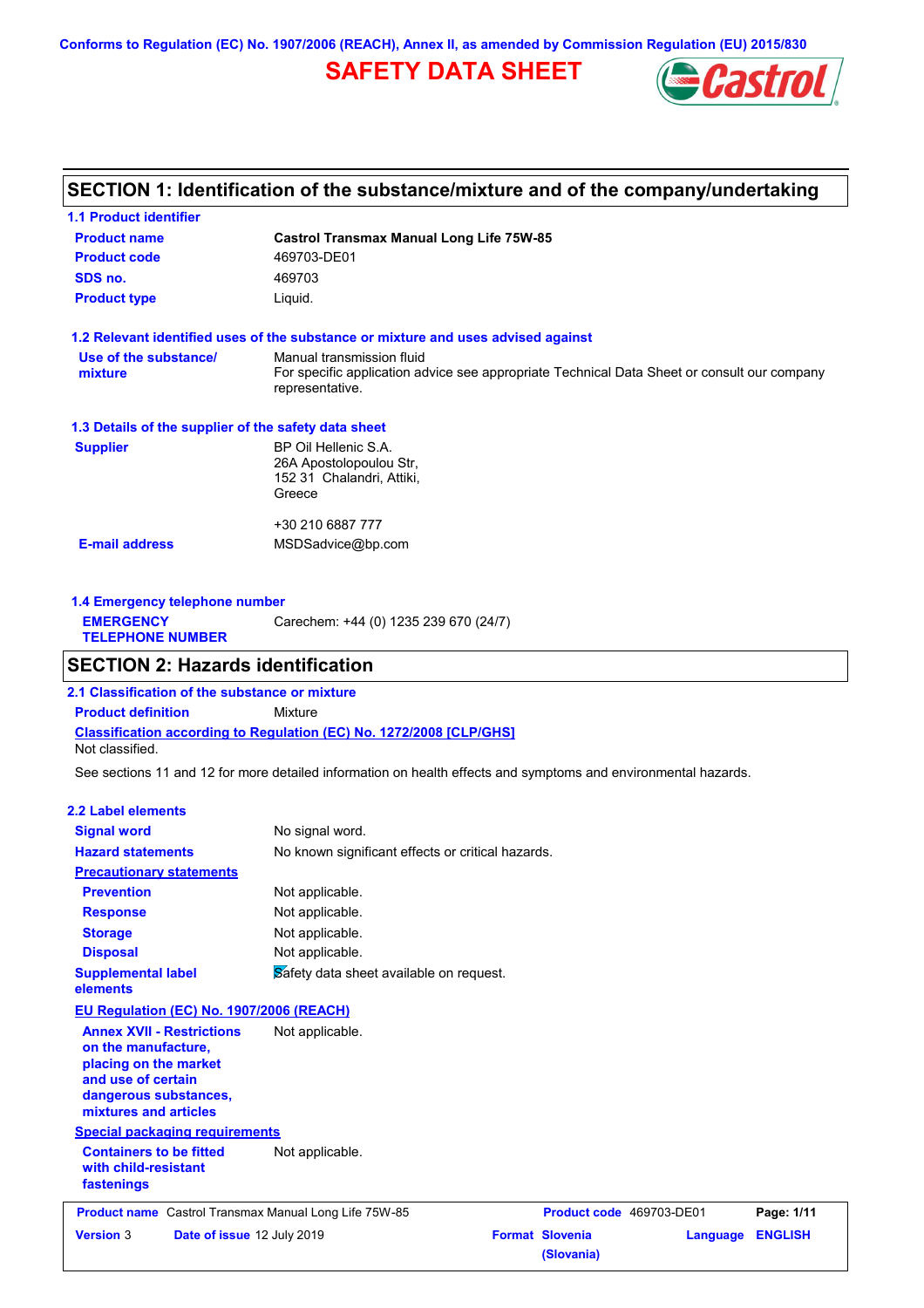# **SECTION 2: Hazards identification**

| <b>Tactile warning of danger</b>                                                                                         | Not applicable.                                                                                               |
|--------------------------------------------------------------------------------------------------------------------------|---------------------------------------------------------------------------------------------------------------|
| 2.3 Other hazards                                                                                                        |                                                                                                               |
| <b>Results of PBT and vPvB</b><br>assessment                                                                             | Product does not meet the criteria for PBT or vPvB according to Regulation (EC) No. 1907/2006,<br>Annex XIII. |
| <b>Product meets the criteria</b><br>for PBT or vPvB according<br>to Regulation (EC) No.<br><b>1907/2006, Annex XIII</b> | This mixture does not contain any substances that are assessed to be a PBT or a vPvB.                         |
| Other hazards which do<br>not result in classification                                                                   | Defatting to the skin.                                                                                        |

# **SECTION 3: Composition/information on ingredients**

# **3.2 Mixtures**

**Mixture Product definition**

### Synthetic base stock. Proprietary performance additives.

| <b>Product/ingredient</b><br>name      | <b>Identifiers</b>                                                         | $\frac{9}{6}$ | <b>Regulation (EC) No.</b><br>1272/2008 [CLP] | <b>Type</b> |
|----------------------------------------|----------------------------------------------------------------------------|---------------|-----------------------------------------------|-------------|
| 1-Decene, homopolymer,<br>hydrogenated | REACH #: 01-2119486452-34<br>EC: 500-183-1<br>CAS: 68037-01-4              | 225 - ≤50     | Asp. Tox. 1, H304                             | $[1]$       |
| Dec-1-ene, trimers, hydrogenated       | REACH #: 01-2119493949-12 ≥25 - ≤50<br>$EC: 500-393-3$<br>CAS: 157707-86-3 |               | Asp. Tox. 1, H304                             | $[1]$       |
| Dec-1-ene, dimers, hydrogenated        | REACH #: 01-2119493069-28<br>EC: 500-228-5<br>CAS: 68649-11-6              | ≥10 - ≤25     | Acute Tox. 4. H332<br>Asp. Tox. 1, H304       | $[1]$       |

**See Section 16 for the full text of the H statements declared above.**

### **Type**

[1] Substance classified with a health or environmental hazard

[2] Substance with a workplace exposure limit

[3] Substance meets the criteria for PBT according to Regulation (EC) No. 1907/2006, Annex XIII

[4] Substance meets the criteria for vPvB according to Regulation (EC) No. 1907/2006, Annex XIII

[5] Substance of equivalent concern

[6] Additional disclosure due to company policy

Occupational exposure limits, if available, are listed in Section 8.

### **SECTION 4: First aid measures**

### **4.1 Description of first aid measures**

| <b>Eye contact</b>                | In case of contact, immediately flush eyes with plenty of water for at least 15 minutes. Eyelids<br>should be held away from the eyeball to ensure thorough rinsing. Check for and remove any<br>contact lenses. Get medical attention. |
|-----------------------------------|-----------------------------------------------------------------------------------------------------------------------------------------------------------------------------------------------------------------------------------------|
| <b>Skin contact</b>               | Wash skin thoroughly with soap and water or use recognised skin cleanser. Remove<br>contaminated clothing and shoes. Wash clothing before reuse. Clean shoes thoroughly before<br>reuse. Get medical attention if irritation develops.  |
| <b>Inhalation</b>                 | If inhaled, remove to fresh air. Get medical attention if symptoms occur.                                                                                                                                                               |
| <b>Ingestion</b>                  | Do not induce vomiting unless directed to do so by medical personnel. Get medical attention if<br>symptoms occur.                                                                                                                       |
| <b>Protection of first-aiders</b> | No action shall be taken involving any personal risk or without suitable training. It may be<br>dangerous to the person providing aid to give mouth-to-mouth resuscitation.                                                             |

### **4.2 Most important symptoms and effects, both acute and delayed**

See Section 11 for more detailed information on health effects and symptoms.

### **Potential acute health effects**

| <b>Inhalation</b>   | pressure.                                                     | Vapour inhalation under ambient conditions is not normally a problem due to low vapour |            |
|---------------------|---------------------------------------------------------------|----------------------------------------------------------------------------------------|------------|
| Ingestion           | No known significant effects or critical hazards.             |                                                                                        |            |
| <b>Skin contact</b> | Defatting to the skin. May cause skin dryness and irritation. |                                                                                        |            |
|                     | <b>Product name</b> Castrol Transmax Manual Long Life 75W-85  | <b>Product code</b> 469703-DE01                                                        | Page: 2/11 |

| <b>Product name</b> Castrol Transmax Manual Long Life 75W-85 |                                   | <b>Product code</b> 469703-DE01 |                        | Page: 2/11       |  |
|--------------------------------------------------------------|-----------------------------------|---------------------------------|------------------------|------------------|--|
| <b>Version</b> 3                                             | <b>Date of issue 12 July 2019</b> |                                 | <b>Format Slovenia</b> | Language ENGLISH |  |
|                                                              |                                   |                                 | (Slovania)             |                  |  |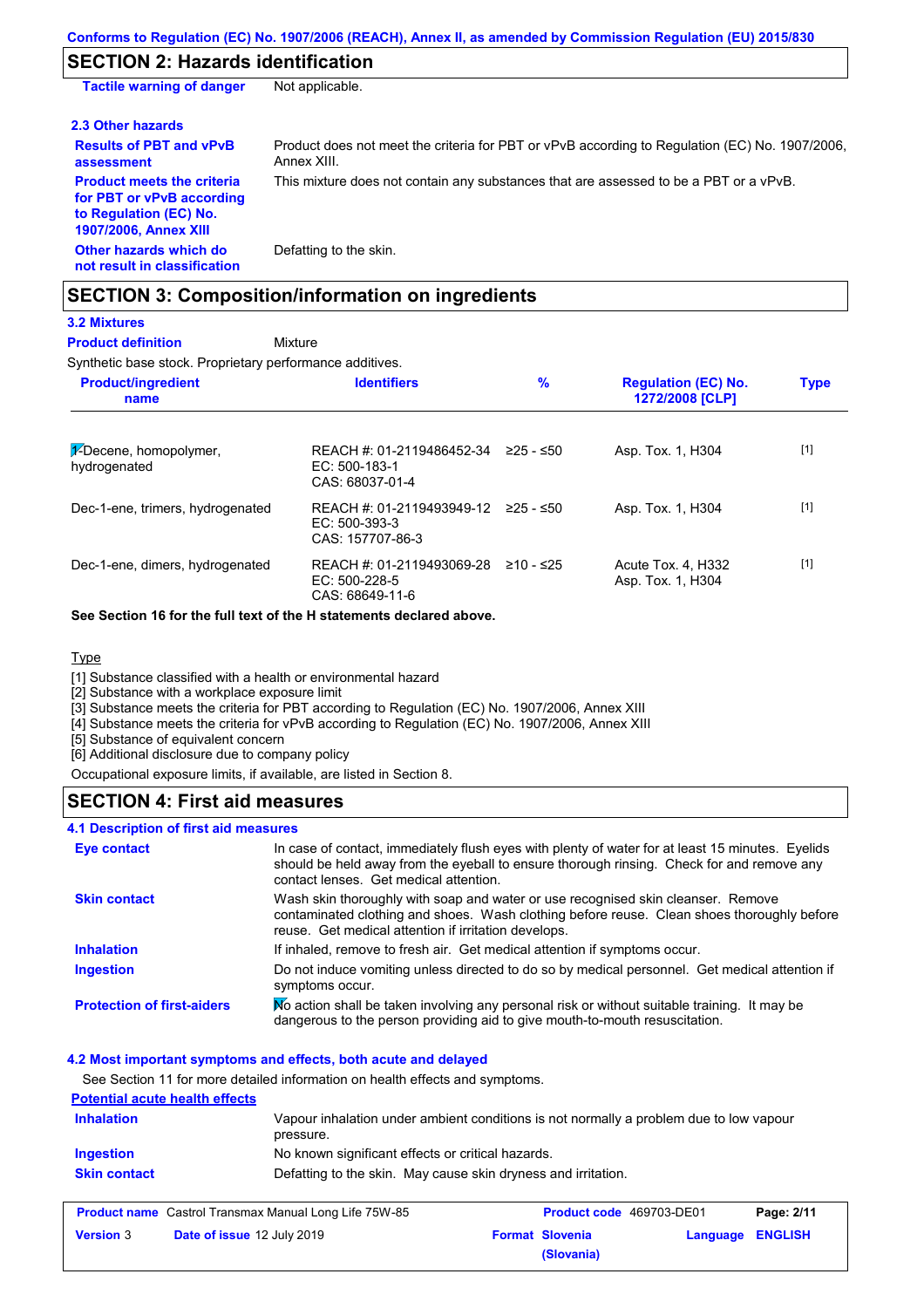# **SECTION 4: First aid measures**

| <b>Eye contact</b>  | No known significant effects or critical hazards.                                                                 |
|---------------------|-------------------------------------------------------------------------------------------------------------------|
|                     | Delayed and immediate effects as well as chronic effects from short and long-term exposure                        |
| <b>Inhalation</b>   | Overexposure to the inhalation of airborne droplets or aerosols may cause irritation of the<br>respiratory tract. |
| <b>Ingestion</b>    | Ingestion of large quantities may cause nausea and diarrhoea.                                                     |
| <b>Skin contact</b> | Prolonged or repeated contact can defat the skin and lead to irritation and/or dermatitis.                        |
| <b>Eye contact</b>  | Potential risk of transient stinging or redness if accidental eye contact occurs.                                 |
|                     |                                                                                                                   |

### **4.3 Indication of any immediate medical attention and special treatment needed**

**Notes to physician** Treatment should in general be symptomatic and directed to relieving any effects.

# **SECTION 5: Firefighting measures**

| 5.1 Extinguishing media                                   |                                                                                                                                                                                                                                                                                                                                                                   |
|-----------------------------------------------------------|-------------------------------------------------------------------------------------------------------------------------------------------------------------------------------------------------------------------------------------------------------------------------------------------------------------------------------------------------------------------|
| <b>Suitable extinguishing</b><br>media                    | In case of fire, use foam, dry chemical or carbon dioxide extinguisher or spray.                                                                                                                                                                                                                                                                                  |
| Unsuitable extinguishing<br>media                         | Do not use water jet. The use of a water jet may cause the fire to spread by splashing the<br>burning product.                                                                                                                                                                                                                                                    |
| 5.2 Special hazards arising from the substance or mixture |                                                                                                                                                                                                                                                                                                                                                                   |
| <b>Hazards from the</b><br>substance or mixture           | In a fire or if heated, a pressure increase will occur and the container may burst.                                                                                                                                                                                                                                                                               |
| <b>Hazardous combustion</b><br>products                   | Combustion products may include the following:<br>carbon oxides (CO, CO <sub>2</sub> ) (carbon monoxide, carbon dioxide)                                                                                                                                                                                                                                          |
| 5.3 Advice for firefighters                               |                                                                                                                                                                                                                                                                                                                                                                   |
| <b>Special precautions for</b><br>fire-fighters           | No action shall be taken involving any personal risk or without suitable training. Promptly<br>isolate the scene by removing all persons from the vicinity of the incident if there is a fire.                                                                                                                                                                    |
| <b>Special protective</b><br>equipment for fire-fighters  | Fire-fighters should wear appropriate protective equipment and self-contained breathing<br>apparatus (SCBA) with a full face-piece operated in positive pressure mode. Clothing for fire-<br>fighters (including helmets, protective boots and gloves) conforming to European standard EN<br>469 will provide a basic level of protection for chemical incidents. |

# **SECTION 6: Accidental release measures**

|                                                              | 6.1 Personal precautions, protective equipment and emergency procedures                                                                                                                                                                                                                                                                                                                        |                          |          |                |
|--------------------------------------------------------------|------------------------------------------------------------------------------------------------------------------------------------------------------------------------------------------------------------------------------------------------------------------------------------------------------------------------------------------------------------------------------------------------|--------------------------|----------|----------------|
| For non-emergency<br>personnel                               | No action shall be taken involving any personal risk or without suitable training. Evacuate<br>surrounding areas. Keep unnecessary and unprotected personnel from entering. Do not touch<br>or walk through spilt material. Floors may be slippery; use care to avoid falling. Put on<br>appropriate personal protective equipment.                                                            |                          |          |                |
| For emergency responders                                     | Entry into a confined space or poorly ventilated area contaminated with vapour, mist or fume is<br>extremely hazardous without the correct respiratory protective equipment and a safe system of<br>work. Wear self-contained breathing apparatus. Wear a suitable chemical protective suit.<br>Chemical resistant boots. See also the information in "For non-emergency personnel".           |                          |          |                |
| <b>6.2 Environmental</b><br>precautions                      | Avoid dispersal of spilt material and runoff and contact with soil, waterways, drains and sewers.<br>Inform the relevant authorities if the product has caused environmental pollution (sewers,<br>waterways, soil or air).                                                                                                                                                                    |                          |          |                |
| 6.3 Methods and material for containment and cleaning up     |                                                                                                                                                                                                                                                                                                                                                                                                |                          |          |                |
| <b>Small spill</b>                                           | Stop leak if without risk. Move containers from spill area. Absorb with an inert material and<br>place in an appropriate waste disposal container. Dispose of via a licensed waste disposal<br>contractor.                                                                                                                                                                                     |                          |          |                |
| <b>Large spill</b>                                           | Stop leak if without risk. Move containers from spill area. Prevent entry into sewers, water<br>courses, basements or confined areas. Contain and collect spillage with non-combustible,<br>absorbent material e.g. sand, earth, vermiculite or diatomaceous earth and place in container<br>for disposal according to local regulations. Dispose of via a licensed waste disposal contractor. |                          |          |                |
| <b>6.4 Reference to other</b><br><b>sections</b>             | See Section 1 for emergency contact information.<br>See Section 5 for firefighting measures.<br>See Section 8 for information on appropriate personal protective equipment.<br>See Section 12 for environmental precautions.<br>See Section 13 for additional waste treatment information.                                                                                                     |                          |          |                |
| <b>Product name</b> Castrol Transmax Manual Long Life 75W-85 |                                                                                                                                                                                                                                                                                                                                                                                                | Product code 469703-DE01 |          | Page: 3/11     |
| <b>Version 3</b><br>Date of issue 12 July 2019               |                                                                                                                                                                                                                                                                                                                                                                                                | <b>Format Slovenia</b>   | Language | <b>ENGLISH</b> |
|                                                              |                                                                                                                                                                                                                                                                                                                                                                                                | (Slovania)               |          |                |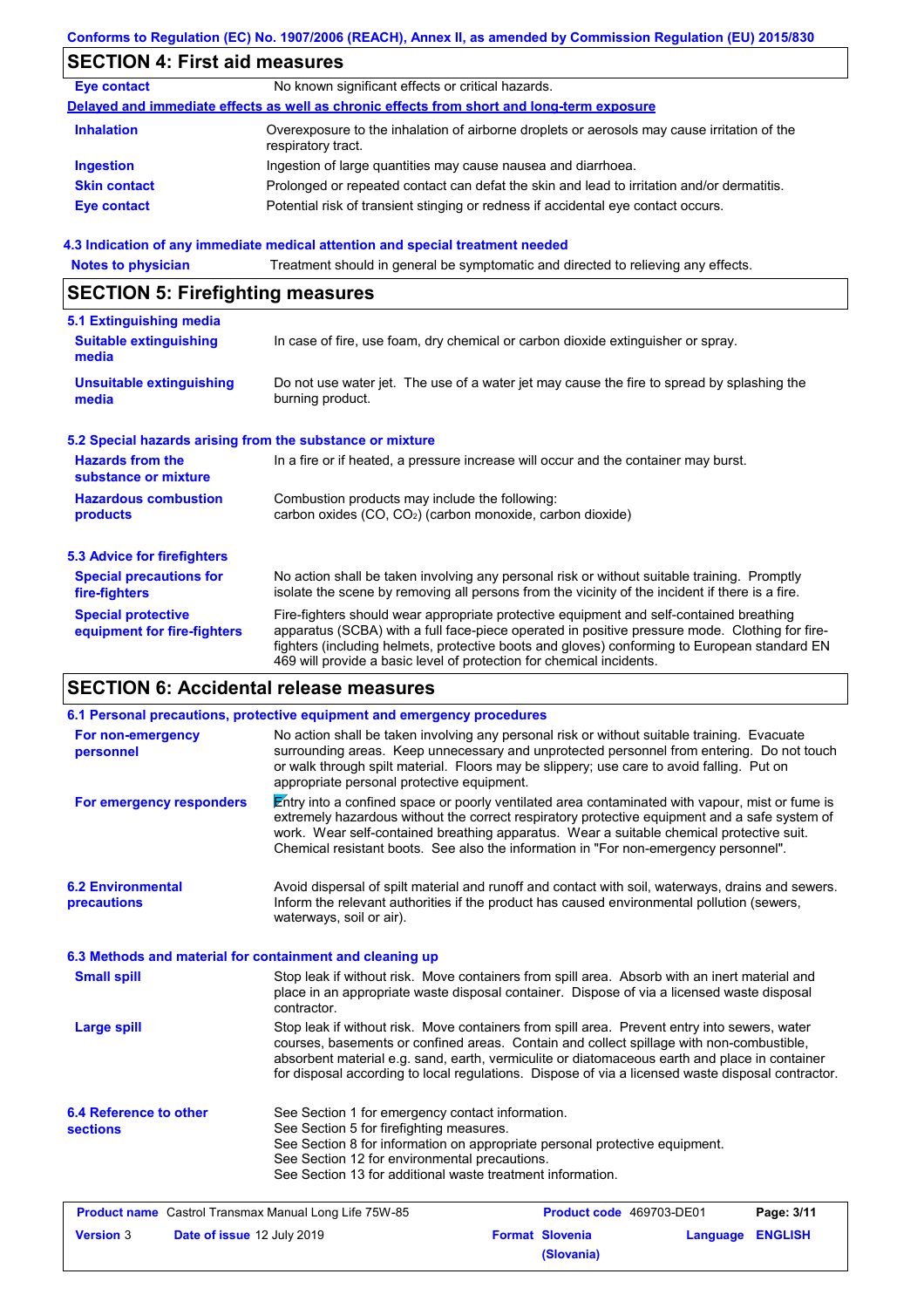# **SECTION 7: Handling and storage**

| 7.1 Precautions for safe handling                                                    |                                                                                                                                                                                                                                                                                                                                                                                                                                                                                          |
|--------------------------------------------------------------------------------------|------------------------------------------------------------------------------------------------------------------------------------------------------------------------------------------------------------------------------------------------------------------------------------------------------------------------------------------------------------------------------------------------------------------------------------------------------------------------------------------|
| <b>Protective measures</b>                                                           | Put on appropriate personal protective equipment.                                                                                                                                                                                                                                                                                                                                                                                                                                        |
| <b>Advice on general</b><br>occupational hygiene                                     | Eating, drinking and smoking should be prohibited in areas where this material is handled.<br>stored and processed. Wash thoroughly after handling. Remove contaminated clothing and<br>protective equipment before entering eating areas. See also Section 8 for additional<br>information on hygiene measures.                                                                                                                                                                         |
| <b>7.2 Conditions for safe</b><br>storage, including any<br><i>incompatibilities</i> | Store in accordance with local requiations. Store in a dry, cool and well-ventilated area, away<br>from incompatible materials (see Section 10). Keep away from heat and direct sunlight. Keep<br>container tightly closed and sealed until ready for use. Containers that have been opened must<br>be carefully resealed and kept upright to prevent leakage. Store and use only in equipment/<br>containers designed for use with this product. Do not store in unlabelled containers. |
| <b>Not suitable</b>                                                                  | Prolonged exposure to elevated temperature.                                                                                                                                                                                                                                                                                                                                                                                                                                              |
| 7.3 Specific end use(s)                                                              |                                                                                                                                                                                                                                                                                                                                                                                                                                                                                          |
| <b>Recommendations</b>                                                               | See section 1.2 and Exposure scenarios in annex, if applicable.                                                                                                                                                                                                                                                                                                                                                                                                                          |

# **SECTION 8: Exposure controls/personal protection**

#### **8.1 Control parameters**

**Occupational exposure limits** No exposure limit value known.

Whilst specific OELs for certain components may be shown in this section, other components may be present in any mist, vapour or dust produced. Therefore, the specific OELs may not be applicable to the product as a whole and are provided for guidance only.

#### **Recommended monitoring procedures**

If this product contains ingredients with exposure limits, personal, workplace atmosphere or biological monitoring may be required to determine the effectiveness of the ventilation or other control measures and/or the necessity to use respiratory protective equipment. Reference should be made to monitoring standards, such as the following: European Standard EN 689 (Workplace atmospheres - Guidance for the assessment of exposure by inhalation to chemical agents for comparison with limit values and measurement strategy) European Standard EN 14042 (Workplace atmospheres - Guide for the application and use of procedures for the assessment of exposure to chemical and biological agents) European Standard EN 482 (Workplace atmospheres - General requirements for the performance of procedures for the measurement of chemical agents) Reference to national guidance documents for methods for the determination of hazardous substances will also be required.

### **Derived No Effect Level**

No DNELs/DMELs available.

#### **Predicted No Effect Concentration**

No PNECs available

| <b>Appropriate engineering</b><br>controls                   | Provide exhaust ventilation or other engineering controls to keep the relevant airborne<br>concentrations below their respective occupational exposure limits.<br>All activities involving chemicals should be assessed for their risks to health, to ensure<br>exposures are adequately controlled. Personal protective equipment should only be considered<br>after other forms of control measures (e.g. engineering controls) have been suitably evaluated.<br>Personal protective equipment should conform to appropriate standards, be suitable for use, be<br>kept in good condition and properly maintained.<br>Your supplier of personal protective equipment should be consulted for advice on selection and<br>appropriate standards. For further information contact your national organisation for standards.<br>The final choice of protective equipment will depend upon a risk assessment. It is important to<br>ensure that all items of personal protective equipment are compatible. |
|--------------------------------------------------------------|---------------------------------------------------------------------------------------------------------------------------------------------------------------------------------------------------------------------------------------------------------------------------------------------------------------------------------------------------------------------------------------------------------------------------------------------------------------------------------------------------------------------------------------------------------------------------------------------------------------------------------------------------------------------------------------------------------------------------------------------------------------------------------------------------------------------------------------------------------------------------------------------------------------------------------------------------------------------------------------------------------|
| <b>Individual protection measures</b>                        |                                                                                                                                                                                                                                                                                                                                                                                                                                                                                                                                                                                                                                                                                                                                                                                                                                                                                                                                                                                                         |
| <b>Hygiene measures</b>                                      | Wash hands, forearms and face thoroughly after handling chemical products, before eating,<br>smoking and using the lavatory and at the end of the working period. Ensure that eyewash<br>stations and safety showers are close to the workstation location.                                                                                                                                                                                                                                                                                                                                                                                                                                                                                                                                                                                                                                                                                                                                             |
| <b>Respiratory protection</b>                                | In case of insufficient ventilation, wear suitable respiratory equipment.<br>The correct choice of respiratory protection depends upon the chemicals being handled, the<br>conditions of work and use, and the condition of the respiratory equipment. Safety procedures<br>should be developed for each intended application. Respiratory protection equipment should<br>therefore be chosen in consultation with the supplier/manufacturer and with a full assessment<br>of the working conditions.                                                                                                                                                                                                                                                                                                                                                                                                                                                                                                   |
| <b>Eye/face protection</b>                                   | Safety glasses with side shields.                                                                                                                                                                                                                                                                                                                                                                                                                                                                                                                                                                                                                                                                                                                                                                                                                                                                                                                                                                       |
| <b>Skin protection</b>                                       |                                                                                                                                                                                                                                                                                                                                                                                                                                                                                                                                                                                                                                                                                                                                                                                                                                                                                                                                                                                                         |
| <b>Product name</b> Castrol Transmax Manual Long Life 75W-85 | Product code 469703-DE01<br>Page: 4/11                                                                                                                                                                                                                                                                                                                                                                                                                                                                                                                                                                                                                                                                                                                                                                                                                                                                                                                                                                  |
| <b>Version 3</b><br>Date of issue 12 July 2019               | <b>Format Slovenia</b><br><b>ENGLISH</b><br>Language<br>(Slovania)                                                                                                                                                                                                                                                                                                                                                                                                                                                                                                                                                                                                                                                                                                                                                                                                                                                                                                                                      |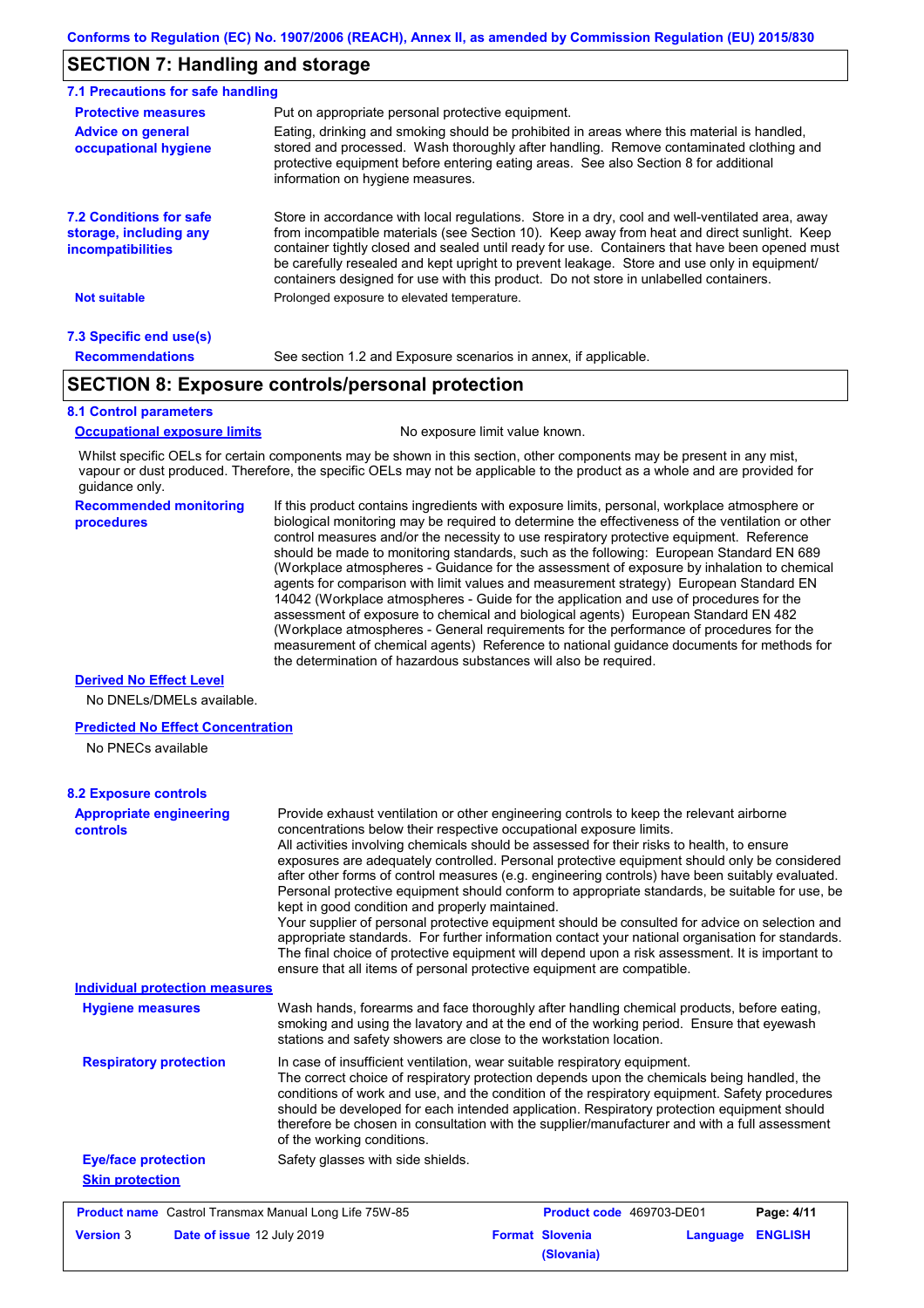### **SECTION 8: Exposure controls/personal protection**

**Hand protection** 

|  | <b>General Information:</b> |
|--|-----------------------------|
|--|-----------------------------|

Because specific work environments and material handling practices vary, safety procedures should be developed for each intended application. The correct choice of protective gloves depends upon the chemicals being handled, and the conditions of work and use. Most gloves provide protection for only a limited time before they must be discarded and replaced (even the best chemically resistant gloves will break down after repeated chemical exposures).

Gloves should be chosen in consultation with the supplier / manufacturer and taking account of a full assessment of the working conditions.

Recommended: Nitrile gloves. **Breakthrough time:**

Breakthrough time data are generated by glove manufacturers under laboratory test conditions and represent how long a glove can be expected to provide effective permeation resistance. It is important when following breakthrough time recommendations that actual workplace conditions are taken into account. Always consult with your glove supplier for up-to-date technical information on breakthrough times for the recommended glove type. Our recommendations on the selection of gloves are as follows:

Continuous contact:

Gloves with a minimum breakthrough time of 240 minutes, or >480 minutes if suitable gloves can be obtained.

If suitable gloves are not available to offer that level of protection, gloves with shorter breakthrough times may be acceptable as long as appropriate glove maintenance and replacement regimes are determined and adhered to.

Short-term / splash protection:

Recommended breakthrough times as above.

It is recognised that for short-term, transient exposures, gloves with shorter breakthrough times may commonly be used. Therefore, appropriate maintenance and replacement regimes must be determined and rigorously followed.

#### **Glove Thickness:**

For general applications, we recommend gloves with a thickness typically greater than 0.35 mm.

It should be emphasised that glove thickness is not necessarily a good predictor of glove resistance to a specific chemical, as the permeation efficiency of the glove will be dependent on the exact composition of the glove material. Therefore, glove selection should also be based on consideration of the task requirements and knowledge of breakthrough times. Glove thickness may also vary depending on the glove manufacturer, the glove type and the glove model. Therefore, the manufacturers' technical data should always be taken into account to ensure selection of the most appropriate glove for the task.

Note: Depending on the activity being conducted, gloves of varying thickness may be required for specific tasks. For example:

 • Thinner gloves (down to 0.1 mm or less) may be required where a high degree of manual dexterity is needed. However, these gloves are only likely to give short duration protection and would normally be just for single use applications, then disposed of.

 • Thicker gloves (up to 3 mm or more) may be required where there is a mechanical (as well as a chemical) risk i.e. where there is abrasion or puncture potential.

**Skin and body**

Use of protective clothing is good industrial practice.

Personal protective equipment for the body should be selected based on the task being performed and the risks involved and should be approved by a specialist before handling this product.

Cotton or polyester/cotton overalls will only provide protection against light superficial contamination that will not soak through to the skin. Overalls should be laundered on a regular basis. When the risk of skin exposure is high (e.g. when cleaning up spillages or if there is a risk of splashing) then chemical resistant aprons and/or impervious chemical suits and boots will be required.

| <b>Product name</b> Castrol Transmax Manual Long Life 75W-85 |                                   | <b>Product code</b> 469703-DE01 |                        | Page: 5/11              |  |
|--------------------------------------------------------------|-----------------------------------|---------------------------------|------------------------|-------------------------|--|
| <b>Version 3</b>                                             | <b>Date of issue 12 July 2019</b> |                                 | <b>Format Slovenia</b> | <b>Language ENGLISH</b> |  |
|                                                              |                                   |                                 | (Slovania)             |                         |  |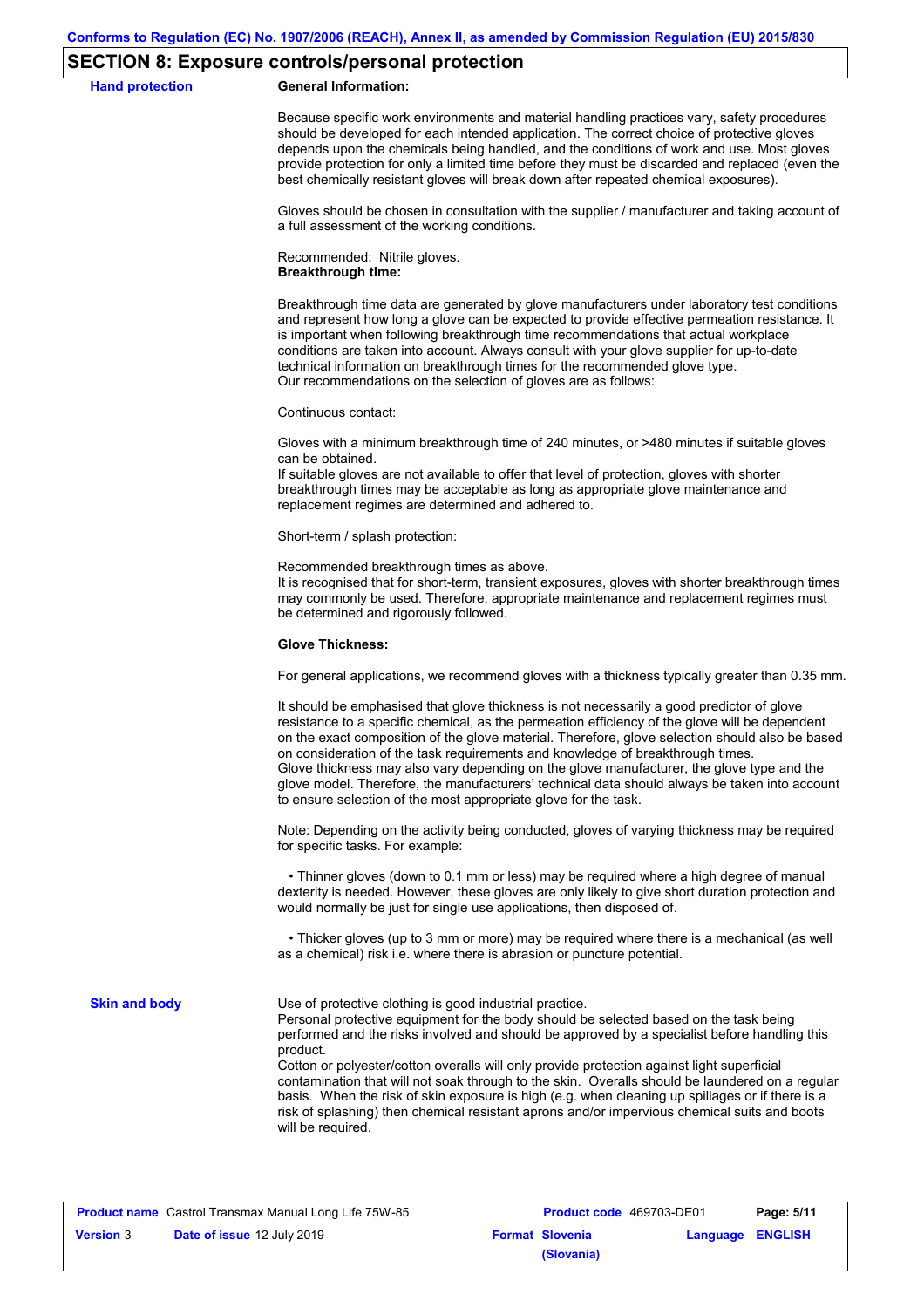# **SECTION 8: Exposure controls/personal protection**

| <b>Refer to standards:</b>                | Respiratory protection: EN 529<br>Gloves: EN 420, EN 374<br>Eye protection: EN 166<br>Filtering half-mask: EN 149<br>Filtering half-mask with valve: EN 405<br>Half-mask: EN 140 plus filter<br>Full-face mask: EN 136 plus filter<br>Particulate filters: EN 143<br>Gas/combined filters: EN 14387                           |
|-------------------------------------------|-------------------------------------------------------------------------------------------------------------------------------------------------------------------------------------------------------------------------------------------------------------------------------------------------------------------------------|
| <b>Environmental exposure</b><br>controls | Emissions from ventilation or work process equipment should be checked to ensure they<br>comply with the requirements of environmental protection legislation. In some cases, fume<br>scrubbers, filters or engineering modifications to the process equipment will be necessary to<br>reduce emissions to acceptable levels. |

# **SECTION 9: Physical and chemical properties**

**9.1 Information on basic physical and chemical properties**

| <b>Appearance</b>                                      |                                                                                                                                        |
|--------------------------------------------------------|----------------------------------------------------------------------------------------------------------------------------------------|
| <b>Physical state</b>                                  | Liquid.                                                                                                                                |
| <b>Colour</b>                                          | Brown.                                                                                                                                 |
| <b>Odour</b>                                           | Not available.                                                                                                                         |
| <b>Odour threshold</b>                                 | Not available.                                                                                                                         |
| pH                                                     | Not available.                                                                                                                         |
| <b>Melting point/freezing point</b>                    | Not available.                                                                                                                         |
| Initial boiling point and boiling<br>range             | Not available.                                                                                                                         |
| <b>Pour point</b>                                      | $-60 °C$                                                                                                                               |
| <b>Flash point</b>                                     | Open cup: >200°C (>392°F) [Cleveland.]                                                                                                 |
| <b>Evaporation rate</b>                                | Not available.                                                                                                                         |
| <b>Flammability (solid, gas)</b>                       | Not available.                                                                                                                         |
| <b>Upper/lower flammability or</b><br>explosive limits | Not available.                                                                                                                         |
| <b>Vapour pressure</b>                                 | Not available.                                                                                                                         |
| <b>Vapour density</b>                                  | Not available.                                                                                                                         |
| <b>Relative density</b>                                | Not available.                                                                                                                         |
| <b>Density</b>                                         | <1000 kg/m <sup>3</sup> (<1 g/cm <sup>3</sup> ) at 15 <sup>°</sup> C                                                                   |
| Solubility(ies)                                        | insoluble in water.                                                                                                                    |
| <b>Partition coefficient: n-octanol/</b><br>water      | >3                                                                                                                                     |
| <b>Auto-ignition temperature</b>                       | Not available.                                                                                                                         |
| <b>Decomposition temperature</b>                       | Not available.                                                                                                                         |
| <b>Viscosity</b>                                       | Kinematic: 64.6 mm <sup>2</sup> /s (64.6 cSt) at 40 $^{\circ}$ C<br>Kinematic: 11.5 to 12 mm <sup>2</sup> /s (11.5 to 12 cSt) at 100°C |
| <b>Explosive properties</b>                            | Not available.                                                                                                                         |
| <b>Oxidising properties</b>                            | Not available.                                                                                                                         |

### **9.2 Other information**

No additional information.

| <b>SECTION 10: Stability and reactivity</b>                  |                                                                                                                                                                         |                                                                                                                                          |          |                |  |
|--------------------------------------------------------------|-------------------------------------------------------------------------------------------------------------------------------------------------------------------------|------------------------------------------------------------------------------------------------------------------------------------------|----------|----------------|--|
| <b>10.1 Reactivity</b>                                       |                                                                                                                                                                         | No specific test data available for this product. Refer to Conditions to avoid and Incompatible<br>materials for additional information. |          |                |  |
| <b>10.2 Chemical stability</b>                               | The product is stable.                                                                                                                                                  |                                                                                                                                          |          |                |  |
| 10.3 Possibility of<br>hazardous reactions                   | Under normal conditions of storage and use, hazardous reactions will not occur.<br>Under normal conditions of storage and use, hazardous polymerisation will not occur. |                                                                                                                                          |          |                |  |
| <b>10.4 Conditions to avoid</b>                              | Avoid all possible sources of ignition (spark or flame).                                                                                                                |                                                                                                                                          |          |                |  |
| 10.5 Incompatible materials                                  | Reactive or incompatible with the following materials: oxidising materials.                                                                                             |                                                                                                                                          |          |                |  |
| <b>Product name</b> Castrol Transmax Manual Long Life 75W-85 |                                                                                                                                                                         | <b>Product code</b> 469703-DE01                                                                                                          |          | Page: 6/11     |  |
| <b>Version 3</b><br>Date of issue 12 July 2019               |                                                                                                                                                                         | <b>Format Slovenia</b><br>(Slovania)                                                                                                     | Language | <b>ENGLISH</b> |  |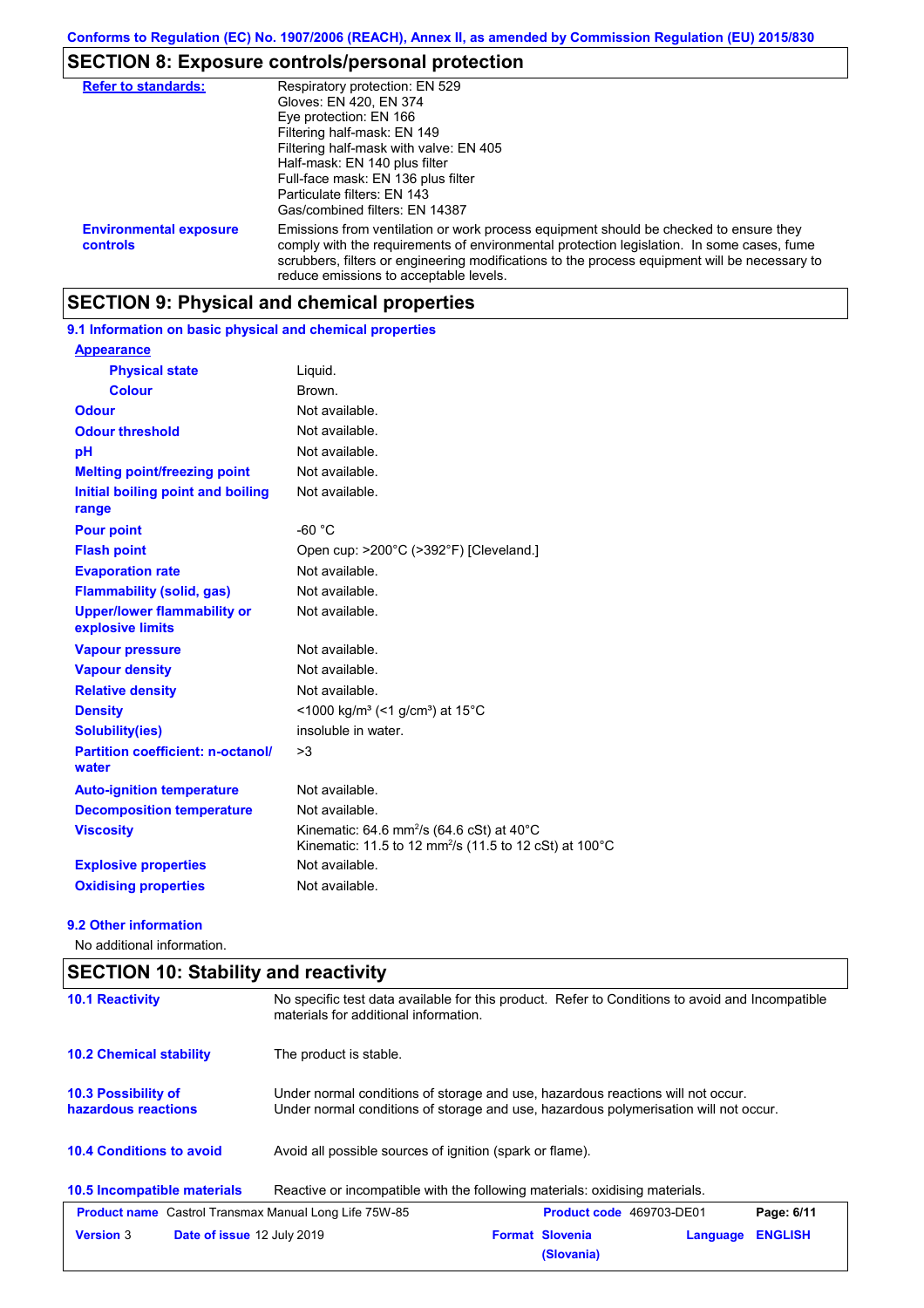# **SECTION 10: Stability and reactivity**

Under normal conditions of storage and use, hazardous decomposition products should not be produced.

# **decomposition products SECTION 11: Toxicological information**

# **11.1 Information on toxicological effects**

### **Acute toxicity estimates**

**10.6 Hazardous** 

| <b>Product/ingredient name</b>                                                                                                                   |                                                                                                                   | Oral (mg/<br>kg)                                                                                                            | <b>Dermal</b><br>(mg/kg) | <b>Inhalation</b><br>(gases)<br>(ppm) | <b>Inhalation</b><br>(vapours)<br>(mg/l) | <b>Inhalation</b><br>(dusts<br>and mists)<br>(mg/l) |
|--------------------------------------------------------------------------------------------------------------------------------------------------|-------------------------------------------------------------------------------------------------------------------|-----------------------------------------------------------------------------------------------------------------------------|--------------------------|---------------------------------------|------------------------------------------|-----------------------------------------------------|
| N/A<br>N/A<br>N/A<br>N/A<br>15<br>Castrol Transmax Manual Long Life 75W-85<br>Dec-1-ene, dimers, hydrogenated<br>N/A<br>N/A<br>N/A<br>N/A<br>1.5 |                                                                                                                   |                                                                                                                             |                          |                                       |                                          |                                                     |
| <b>Information on likely</b><br>routes of exposure                                                                                               |                                                                                                                   | Routes of entry anticipated: Dermal, Inhalation.                                                                            |                          |                                       |                                          |                                                     |
| <b>Potential acute health effects</b>                                                                                                            |                                                                                                                   |                                                                                                                             |                          |                                       |                                          |                                                     |
| <b>Inhalation</b>                                                                                                                                | Vapour inhalation under ambient conditions is not normally a problem due to low vapour<br>pressure.               |                                                                                                                             |                          |                                       |                                          |                                                     |
| <b>Ingestion</b>                                                                                                                                 | No known significant effects or critical hazards.                                                                 |                                                                                                                             |                          |                                       |                                          |                                                     |
| <b>Skin contact</b>                                                                                                                              | Defatting to the skin. May cause skin dryness and irritation.                                                     |                                                                                                                             |                          |                                       |                                          |                                                     |
| <b>Eye contact</b>                                                                                                                               |                                                                                                                   | No known significant effects or critical hazards.                                                                           |                          |                                       |                                          |                                                     |
|                                                                                                                                                  | Symptoms related to the physical, chemical and toxicological characteristics                                      |                                                                                                                             |                          |                                       |                                          |                                                     |
| <b>Inhalation</b>                                                                                                                                |                                                                                                                   | May be harmful by inhalation if exposure to vapour, mists or fumes resulting from thermal<br>decomposition products occurs. |                          |                                       |                                          |                                                     |
| <b>Ingestion</b>                                                                                                                                 | No specific data.                                                                                                 |                                                                                                                             |                          |                                       |                                          |                                                     |
| <b>Skin contact</b>                                                                                                                              | Adverse symptoms may include the following:<br>irritation<br>dryness<br>cracking                                  |                                                                                                                             |                          |                                       |                                          |                                                     |
| <b>Eye contact</b>                                                                                                                               | No specific data.                                                                                                 |                                                                                                                             |                          |                                       |                                          |                                                     |
| Delayed and immediate effects as well as chronic effects from short and long-term exposure                                                       |                                                                                                                   |                                                                                                                             |                          |                                       |                                          |                                                     |
| <b>Inhalation</b>                                                                                                                                | Overexposure to the inhalation of airborne droplets or aerosols may cause irritation of the<br>respiratory tract. |                                                                                                                             |                          |                                       |                                          |                                                     |
| <b>Ingestion</b>                                                                                                                                 | Ingestion of large quantities may cause nausea and diarrhoea.                                                     |                                                                                                                             |                          |                                       |                                          |                                                     |
| <b>Skin contact</b>                                                                                                                              | Prolonged or repeated contact can defat the skin and lead to irritation and/or dermatitis.                        |                                                                                                                             |                          |                                       |                                          |                                                     |
| <b>Eye contact</b>                                                                                                                               | Potential risk of transient stinging or redness if accidental eye contact occurs.                                 |                                                                                                                             |                          |                                       |                                          |                                                     |
| <b>Potential chronic health effects</b>                                                                                                          |                                                                                                                   |                                                                                                                             |                          |                                       |                                          |                                                     |
| <b>General</b>                                                                                                                                   | No known significant effects or critical hazards.                                                                 |                                                                                                                             |                          |                                       |                                          |                                                     |
| <b>Carcinogenicity</b>                                                                                                                           | No known significant effects or critical hazards.                                                                 |                                                                                                                             |                          |                                       |                                          |                                                     |
| <b>Mutagenicity</b>                                                                                                                              | No known significant effects or critical hazards.                                                                 |                                                                                                                             |                          |                                       |                                          |                                                     |
| <b>Developmental effects</b>                                                                                                                     |                                                                                                                   | No known significant effects or critical hazards.                                                                           |                          |                                       |                                          |                                                     |
| <b>Fertility effects</b>                                                                                                                         |                                                                                                                   | No known significant effects or critical hazards.                                                                           |                          |                                       |                                          |                                                     |

# **SECTION 12: Ecological information**

### **12.1 Toxicity**

**Environmental hazards** Not classified as dangerous

### **12.2 Persistence and degradability**

Not expected to be rapidly degradable.

### **12.3 Bioaccumulative potential**

This product is not expected to bioaccumulate through food chains in the environment.

| <b>12.4 Mobility in soil</b>                                  |                                                                      |
|---------------------------------------------------------------|----------------------------------------------------------------------|
| <b>Soil/water partition</b><br>coefficient (K <sub>oc</sub> ) | Not available.                                                       |
| <b>Mobility</b>                                               | Spillages may penetrate the soil causing ground water contamination. |

| <b>Product name</b> Castrol Transmax Manual Long Life 75W-85 |                                   | <b>Product code</b> 469703-DE01 |                        | Page: 7/11       |  |
|--------------------------------------------------------------|-----------------------------------|---------------------------------|------------------------|------------------|--|
| <b>Version 3</b>                                             | <b>Date of issue 12 July 2019</b> |                                 | <b>Format Slovenia</b> | Language ENGLISH |  |
|                                                              |                                   |                                 | (Slovania)             |                  |  |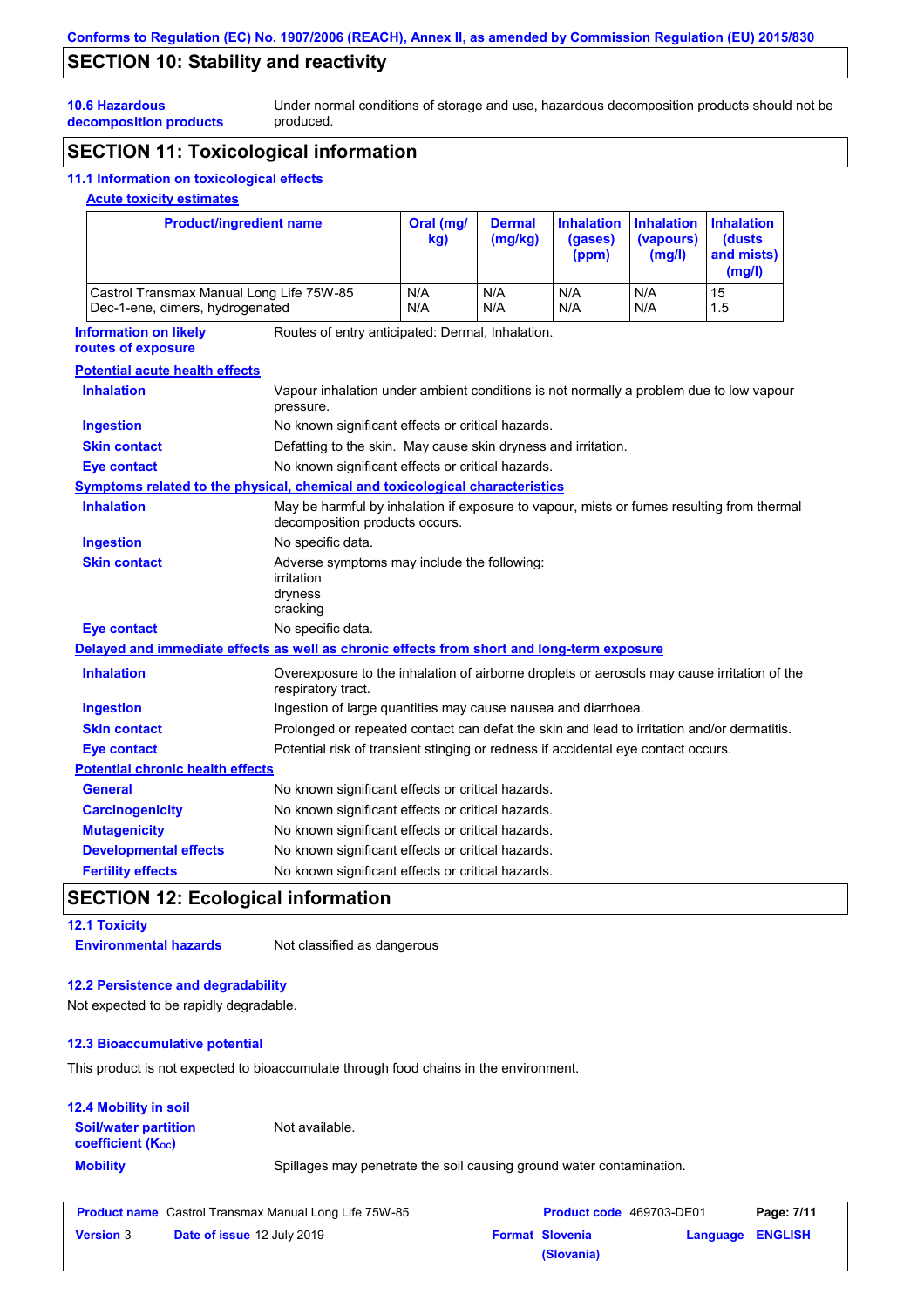| Conforms to Regulation (EC) No. 1907/2006 (REACH), Annex II, as amended by Commission Regulation (EU) 2015/830 |  |
|----------------------------------------------------------------------------------------------------------------|--|
|----------------------------------------------------------------------------------------------------------------|--|

# **SECTION 12: Ecological information**

**12.5 Results of PBT and vPvB assessment**

Product does not meet the criteria for PBT or vPvB according to Regulation (EC) No. 1907/2006, Annex XIII.

### **12.6 Other adverse effects**

**Other ecological information**

Spills may form a film on water surfaces causing physical damage to organisms. Oxygen transfer could also be impaired.

# **SECTION 13: Disposal considerations**

### **European waste catalogue (EWC) Hazardous waste** Yes. Where possible, arrange for product to be recycled. Dispose of via an authorised person/ licensed waste disposal contractor in accordance with local regulations. **Methods of disposal 13.1 Waste treatment methods Product Waste code Waste designation**

| $130208*$ | other engine, gear and lubricating oils                                                                                     |
|-----------|-----------------------------------------------------------------------------------------------------------------------------|
|           | However, deviation from the intended use and/or the presence of any potential contaminants may require an alternative waste |

disposal code to be assigned by the end user.

### **Packaging**

| <b>Methods of disposal</b> | Where possible, arrange for product to be recycled. Dispose of via an authorised person/<br>licensed waste disposal contractor in accordance with local regulations.                                                                                                                                                                                                                                                                                                                            |
|----------------------------|-------------------------------------------------------------------------------------------------------------------------------------------------------------------------------------------------------------------------------------------------------------------------------------------------------------------------------------------------------------------------------------------------------------------------------------------------------------------------------------------------|
| <b>Special precautions</b> | This material and its container must be disposed of in a safe way. Care should be taken when<br>handling emptied containers that have not been cleaned or rinsed out. Empty containers or<br>liners may retain some product residues. Empty containers represent a fire hazard as they may<br>contain flammable product residues and vapour. Never weld, solder or braze empty containers.<br>Avoid dispersal of spilt material and runoff and contact with soil, waterways, drains and sewers. |
| Slovenia - Hazardous waste | This product is classified as dangerous according to Slovenian waste treatment rules [Ur.l. RS.]<br>No. 45/2000 as amended and adapted].                                                                                                                                                                                                                                                                                                                                                        |
| <b>References</b>          | Commission 2014/955/EU<br>Directive 2008/98/EC                                                                                                                                                                                                                                                                                                                                                                                                                                                  |

# **SECTION 14: Transport information**

|                                           | <b>ADR/RID</b> | <b>ADN</b>                                                                                                                                                                                                            | <b>IMDG</b>    | <b>IATA</b>                                                                                                             |
|-------------------------------------------|----------------|-----------------------------------------------------------------------------------------------------------------------------------------------------------------------------------------------------------------------|----------------|-------------------------------------------------------------------------------------------------------------------------|
| 14.1 UN number                            | Mot regulated. | <b>JN3082</b>                                                                                                                                                                                                         | Not regulated. | Not regulated.                                                                                                          |
| 14.2 UN proper<br>shipping name           |                | Environmentally<br>hazardous substance,<br>liquid, n.o.s. (3-<br>(isodecyloxy)<br>propylamine)                                                                                                                        |                |                                                                                                                         |
| <b>14.3 Transport</b><br>hazard class(es) |                | $\overline{\mathsf{Q}'}$                                                                                                                                                                                              |                |                                                                                                                         |
| <b>14.4 Packing</b><br>group              |                | lи                                                                                                                                                                                                                    |                |                                                                                                                         |
| $14.5$<br><b>Environmental</b><br>hazards | No.            | Yes.                                                                                                                                                                                                                  | No.            | No.                                                                                                                     |
| <b>Additional</b><br>information          |                | This product is not<br>regulated as a<br>dangerous good when<br>transported in sizes of<br>≤5 L or ≤5 kg, provided<br>the packagings meet<br>the general provisions<br>of 4.1.1.1, 4.1.1.2 and<br>4.1.1.4 to 4.1.1.8. |                | The environmentally<br>hazardous substance<br>mark may appear if<br>required by other<br>transportation<br>regulations. |

|                  | <b>Product name</b> Castrol Transmax Manual Long Life 75W-85 | <b>Product code</b> 469703-DE01 |                  | Page: 8/11 |
|------------------|--------------------------------------------------------------|---------------------------------|------------------|------------|
| <b>Version 3</b> | <b>Date of issue 12 July 2019</b>                            | <b>Format Slovenia</b>          | Language ENGLISH |            |
|                  |                                                              | (Slovania)                      |                  |            |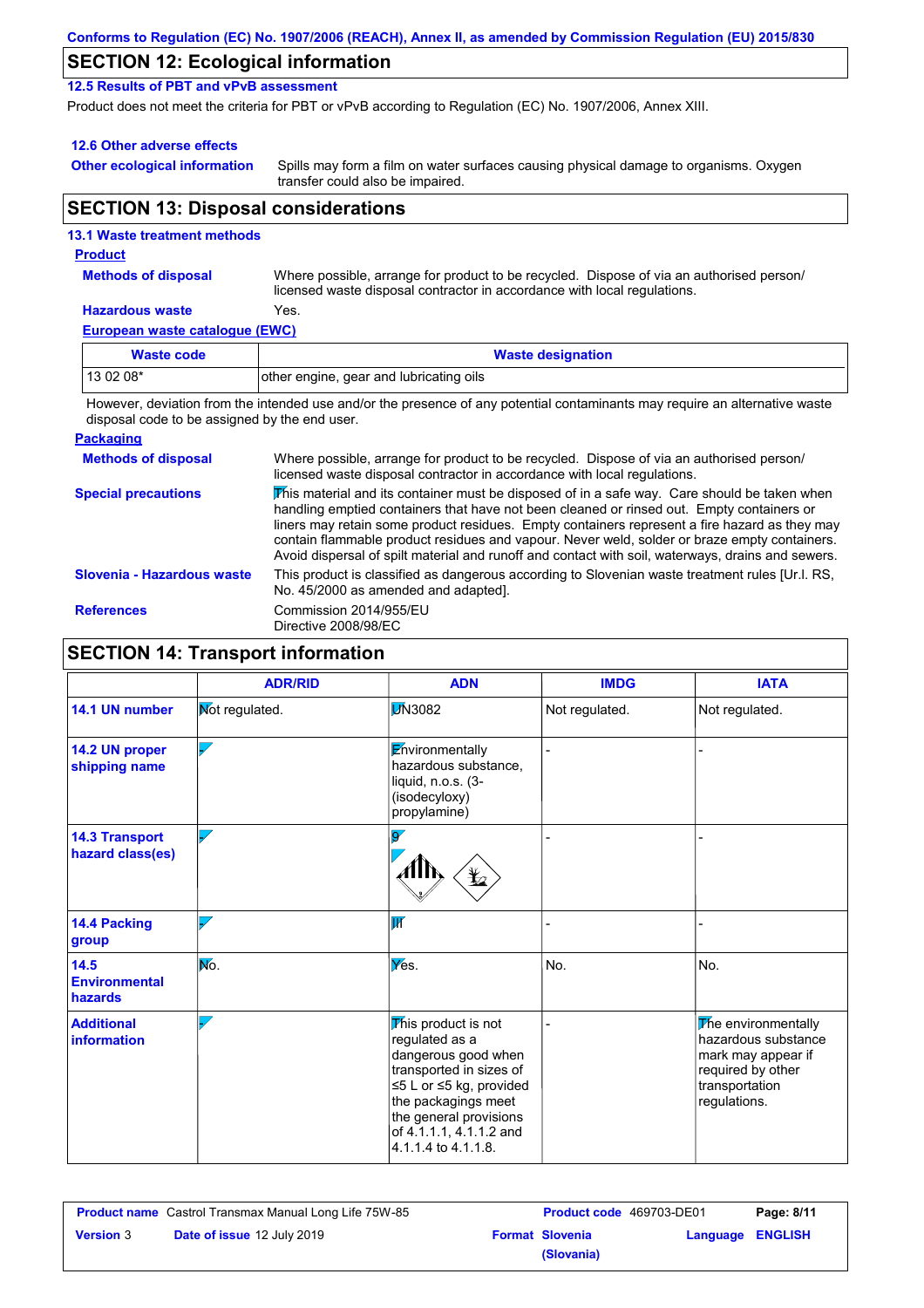|                                                                                             | Conforms to Regulation (EC) No. 1907/2006 (REACH), Annex II, as amended by Commission Regulation (EU) 2015/830                 |
|---------------------------------------------------------------------------------------------|--------------------------------------------------------------------------------------------------------------------------------|
| <b>SECTION 14: Transport information</b>                                                    |                                                                                                                                |
| <b>14.6 Special precautions for</b><br>user                                                 | Not available.                                                                                                                 |
| <b>14.7 Transport in bulk</b><br>according to Annex II of<br><b>Marpol and the IBC Code</b> | Not available.                                                                                                                 |
| <b>SECTION 15: Regulatory information</b>                                                   |                                                                                                                                |
|                                                                                             | 15.1 Safety, health and environmental regulations/legislation specific for the substance or mixture                            |
| <b>EU Regulation (EC) No. 1907/2006 (REACH)</b>                                             |                                                                                                                                |
| <b>Annex XIV - List of substances subject to authorisation</b>                              |                                                                                                                                |
| <b>Annex XIV</b>                                                                            |                                                                                                                                |
| None of the components are listed.                                                          |                                                                                                                                |
| <b>Substances of very high concern</b>                                                      |                                                                                                                                |
| None of the components are listed.                                                          |                                                                                                                                |
| <b>Other regulations</b>                                                                    |                                                                                                                                |
| <b>REACH Status</b>                                                                         | The company, as identified in Section 1, sells this product in the EU in compliance with the<br>current requirements of REACH. |
| <b>United States inventory</b><br>(TSCA 8b)                                                 | All components are active or exempted.                                                                                         |
| <b>Australia inventory (AICS)</b>                                                           | All components are listed or exempted.                                                                                         |
| <b>Canada inventory</b>                                                                     | All components are listed or exempted.                                                                                         |
| <b>China inventory (IECSC)</b>                                                              | All components are listed or exempted.                                                                                         |
| <b>Japan inventory (ENCS)</b>                                                               | At least one component is not listed.                                                                                          |
| <b>Korea inventory (KECI)</b>                                                               | All components are listed or exempted.                                                                                         |
| <b>Philippines inventory</b><br>(PICCS)                                                     | All components are listed or exempted.                                                                                         |
| <b>Taiwan Chemical</b><br><b>Substances Inventory</b><br>(TCSI)                             | All components are listed or exempted.                                                                                         |
| Ozone depleting substances (1005/2009/EU)<br>Not listed.                                    |                                                                                                                                |
| Prior Informed Consent (PIC) (649/2012/EU)<br>Not listed.                                   |                                                                                                                                |
| <b>Seveso Directive</b><br>This product is not controlled under the Seveso Directive.       |                                                                                                                                |

| <b>15.2 Chemical safety</b> | A Chemical Safety Assessment has been carried out for one or more of the substances within  |
|-----------------------------|---------------------------------------------------------------------------------------------|
| assessment                  | this mixture. A Chemical Safety Assessment has not been carried out for the mixture itself. |

# **SECTION 16: Other information**

| <b>Abbreviations and acronyms</b> | ADN = European Provisions concerning the International Carriage of Dangerous Goods by<br>Inland Waterway |
|-----------------------------------|----------------------------------------------------------------------------------------------------------|
|                                   | ADR = The European Agreement concerning the International Carriage of Dangerous Goods by                 |
|                                   | Road                                                                                                     |
|                                   | $ATE = Acute Toxicity Estimate$                                                                          |
|                                   | BCF = Bioconcentration Factor                                                                            |
|                                   | CAS = Chemical Abstracts Service                                                                         |
|                                   | CLP = Classification, Labelling and Packaging Regulation [Regulation (EC) No. 1272/2008]                 |
|                                   | CSA = Chemical Safety Assessment                                                                         |
|                                   | CSR = Chemical Safety Report                                                                             |
|                                   | DMEL = Derived Minimal Effect Level                                                                      |
|                                   | DNEL = Derived No Effect Level                                                                           |
|                                   | EINECS = European Inventory of Existing Commercial chemical Substances                                   |
|                                   | ES = Exposure Scenario                                                                                   |
|                                   | EUH statement = CLP-specific Hazard statement                                                            |
|                                   | EWC = European Waste Catalogue                                                                           |
|                                   | GHS = Globally Harmonized System of Classification and Labelling of Chemicals                            |
|                                   | IATA = International Air Transport Association                                                           |

| <b>Product name</b> Castrol Transmax Manual Long Life 75W-85 |                                   | <b>Product code</b> 469703-DE01 |                        | Page: 9/11       |  |
|--------------------------------------------------------------|-----------------------------------|---------------------------------|------------------------|------------------|--|
| <b>Version 3</b>                                             | <b>Date of issue 12 July 2019</b> |                                 | <b>Format Slovenia</b> | Language ENGLISH |  |
|                                                              |                                   |                                 | (Slovania)             |                  |  |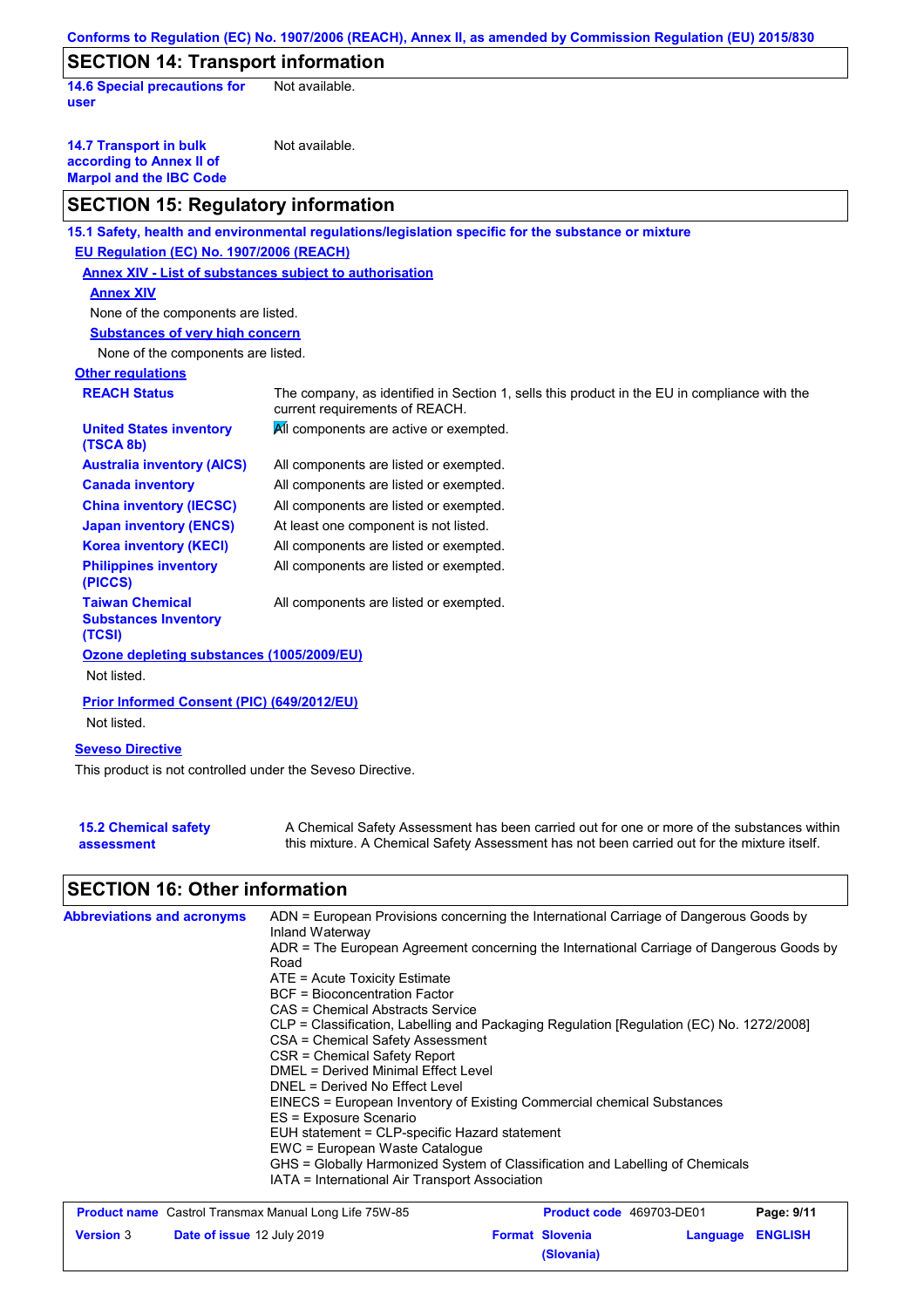### **SECTION 16: Other information**

IBC = Intermediate Bulk Container IMDG = International Maritime Dangerous Goods LogPow = logarithm of the octanol/water partition coefficient MARPOL = International Convention for the Prevention of Pollution From Ships, 1973 as modified by the Protocol of 1978. ("Marpol" = marine pollution) OECD = Organisation for Economic Co-operation and Development PBT = Persistent, Bioaccumulative and Toxic PNEC = Predicted No Effect Concentration REACH = Registration, Evaluation, Authorisation and Restriction of Chemicals Regulation [Regulation (EC) No. 1907/2006] RID = The Regulations concerning the International Carriage of Dangerous Goods by Rail RRN = REACH Registration Number SADT = Self-Accelerating Decomposition Temperature SVHC = Substances of Very High Concern STOT-RE = Specific Target Organ Toxicity - Repeated Exposure STOT-SE = Specific Target Organ Toxicity - Single Exposure TWA = Time weighted average UN = United Nations UVCB = Complex hydrocarbon substance VOC = Volatile Organic Compound vPvB = Very Persistent and Very Bioaccumulative Varies = may contain one or more of the following 64741-88-4 / RRN 01-2119488706-23, 64741-89-5 / RRN 01-2119487067-30, 64741-95-3 / RRN 01-2119487081-40, 64741-96-4/ RRN 01-2119483621-38, 64742-01-4 / RRN 01-2119488707-21, 64742-44-5 / RRN 01-2119985177-24, 64742-45-6, 64742-52-5 / RRN 01-2119467170-45, 64742-53-6 / RRN 01-2119480375-34, 64742-54-7 / RRN 01-2119484627-25, 64742-55-8 / RRN 01-2119487077-29, 64742-56-9 / RRN 01-2119480132-48, 64742-57-0 / RRN 01-2119489287-22, 64742-58-1, 64742-62-7 / RRN 01-2119480472-38, 64742-63-8, 64742-65-0 / RRN 01-2119471299-27, 64742-70-7 / RRN 01-2119487080-42, 72623-85-9 / RRN 01-2119555262-43, 72623-86-0 / RRN 01-2119474878-16, 72623-87-1 / RRN 01-2119474889-13

### **Procedure used to derive the classification according to Regulation (EC) No. 1272/2008 [CLP/GHS]**

| <b>Classification</b>                                   |                                                  | <b>Justification</b>                                                              |
|---------------------------------------------------------|--------------------------------------------------|-----------------------------------------------------------------------------------|
| Not classified.                                         |                                                  |                                                                                   |
| <b>Full text of abbreviated H</b><br><b>statements</b>  | H <sub>304</sub><br>H332                         | May be fatal if swallowed and enters airways.<br>Harmful if inhaled.              |
| <b>Full text of classifications</b><br><b>[CLP/GHS]</b> | $\lambda$ Cute Tox. 4, H332<br>Asp. Tox. 1, H304 | ACUTE TOXICITY (inhalation) - Category 4<br><b>ASPIRATION HAZARD - Category 1</b> |
| <b>History</b>                                          |                                                  |                                                                                   |
| Date of issue/Date of<br>revision                       | 12/07/2019.                                      |                                                                                   |
| Date of previous issue                                  | 17/06/2019.                                      |                                                                                   |
| <b>Prepared by</b>                                      | <b>Product Stewardship</b>                       |                                                                                   |

#### **Indicates information that has changed from previously issued version.**

#### **Notice to reader**

All reasonably practicable steps have been taken to ensure this data sheet and the health, safety and environmental information contained in it is accurate as of the date specified below. No warranty or representation, express or implied is made as to the accuracy or completeness of the data and information in this data sheet.

The data and advice given apply when the product is sold for the stated application or applications. You should not use the product other than for the stated application or applications without seeking advice from BP Group.

It is the user's obligation to evaluate and use this product safely and to comply with all applicable laws and regulations. The BP Group shall not be responsible for any damage or injury resulting from use, other than the stated product use of the material, from any failure to adhere to recommendations, or from any hazards inherent in the nature of the material. Purchasers of the product for supply to a third party for use at work, have a duty to take all necessary steps to ensure that any person handling or using the product is provided with the information in this sheet. Employers have a duty to tell employees and others who may be affected of any hazards described in this sheet and of any precautions that should be taken. You can contact the BP Group to ensure that this document is the most current available. Alteration of this document is strictly prohibited.

|                  | <b>Product name</b> Castrol Transmax Manual Long Life 75W-85 | <b>Product code</b> 469703-DE01 |                  | Page: 10/11 |
|------------------|--------------------------------------------------------------|---------------------------------|------------------|-------------|
| <b>Version 3</b> | <b>Date of issue 12 July 2019</b>                            | <b>Format Slovenia</b>          | Language ENGLISH |             |
|                  |                                                              | (Slovania)                      |                  |             |